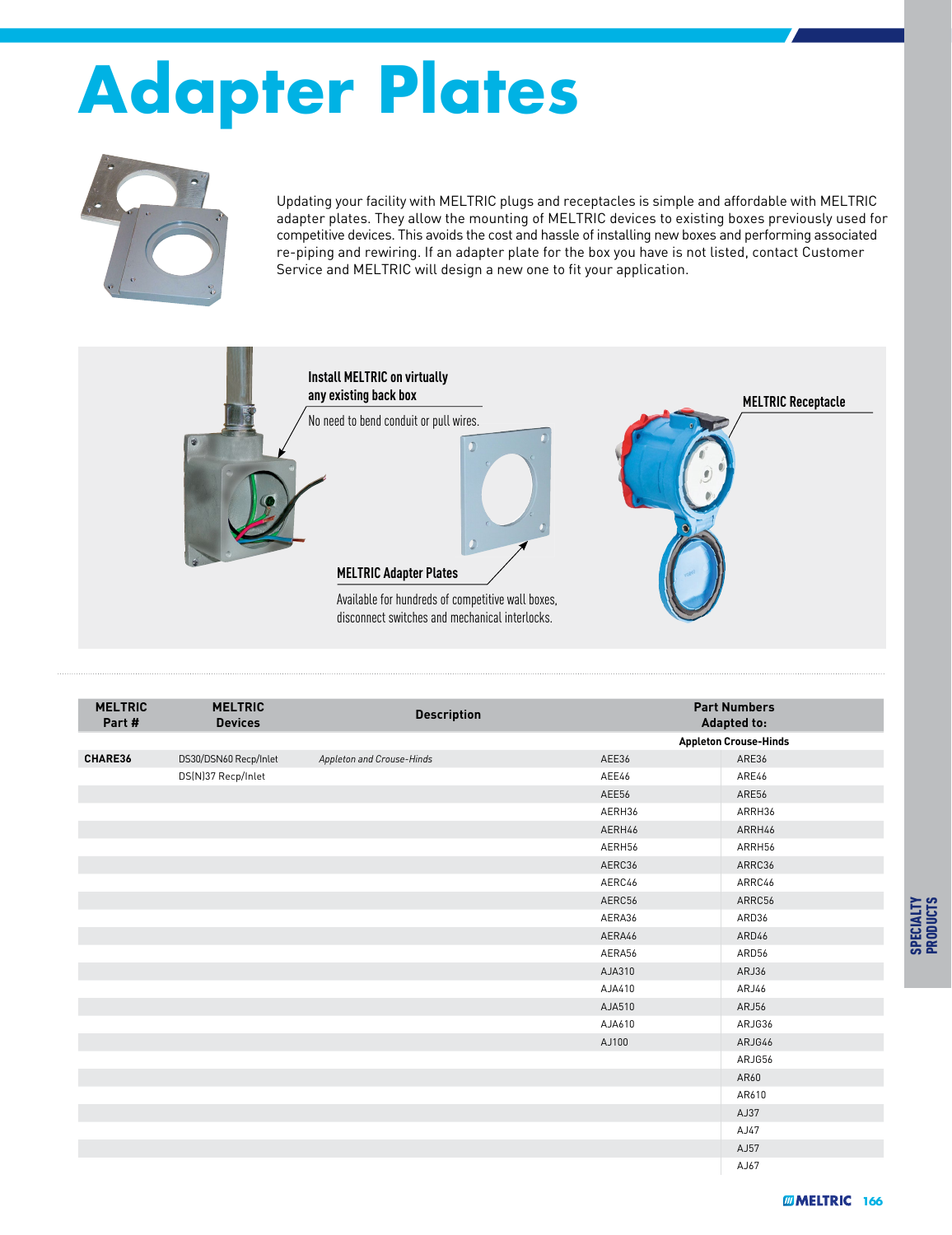## **ADAPTER PLATES**

| <b>MELTRIC</b><br>Part# | <b>MELTRIC</b><br><b>Devices</b> | <b>Description</b>        | <b>Part Numbers</b><br><b>Adapted to:</b>       |        |
|-------------------------|----------------------------------|---------------------------|-------------------------------------------------|--------|
|                         |                                  |                           | <b>Appleton Crouse-Hinds</b>                    |        |
| CHARE56                 | DS60 Recp/Inlet                  | Appleton and Crouse-Hinds |                                                 | AJA6   |
|                         | DS100c Recp/Inlet                |                           | AEE36                                           | ARE36  |
|                         |                                  |                           | AEE46                                           | ARE46  |
|                         |                                  |                           | AEE56                                           | ARE56  |
|                         |                                  |                           | AERH36                                          | ARRH36 |
|                         |                                  |                           | AERH46                                          | ARRH46 |
|                         |                                  |                           | AERH56                                          | ARRH56 |
|                         |                                  |                           | AERC36                                          | ARRC36 |
|                         |                                  |                           | AERC46                                          | ARRC46 |
|                         |                                  |                           | AERC56                                          | ARRC56 |
|                         |                                  |                           | AERA36                                          | ARD36  |
|                         |                                  |                           | AERA46                                          | ARD46  |
|                         |                                  |                           | AERA56                                          | ARD56  |
|                         |                                  |                           | AJA310                                          | ARJ36  |
|                         |                                  |                           | AJA410                                          | ARJ46  |
|                         |                                  |                           | AJA510                                          | ARJ56  |
|                         |                                  |                           | AJA610                                          | ARJG36 |
|                         |                                  |                           | AJ100                                           | ARJG46 |
|                         |                                  |                           |                                                 | ARJG56 |
|                         |                                  |                           |                                                 | AR60   |
|                         |                                  |                           |                                                 | AR610  |
|                         |                                  |                           |                                                 | AJ37   |
|                         |                                  |                           |                                                 | AJ47   |
|                         |                                  |                           |                                                 | AJ57   |
|                         |                                  |                           |                                                 |        |
|                         |                                  |                           |                                                 |        |
| CHARE56                 | DS60 Recp/Inlet                  | Appleton and Crouse-Hinds | <b>Appleton Crouse-Hinds</b><br>AJ67            |        |
|                         | DS100C Recp/Inlet                |                           |                                                 | AJA6   |
|                         |                                  |                           |                                                 |        |
| AJA100                  | DS100 Recp/Inlet                 | Appleton and Crouse-Hinds | <b>Appleton Crouse-Hinds</b><br>AJA310<br>AR610 |        |
|                         |                                  |                           | AJA410                                          | AJ37   |
|                         |                                  |                           | AJA510                                          | AJ47   |
|                         |                                  |                           | AJA610                                          | AJ57   |
|                         |                                  |                           | AJ100                                           | AJ67   |
|                         |                                  |                           |                                                 | AJC37  |
|                         |                                  |                           |                                                 | AJC47  |
|                         |                                  |                           |                                                 | AJC57  |
|                         |                                  |                           |                                                 |        |
|                         |                                  |                           |                                                 | AJC67  |
|                         |                                  |                           |                                                 |        |
| CHARE23                 | DS20/DSN30 Recp/Inlet            |                           | <b>Appleton Crouse-Hinds</b><br>AEE13<br>ARE13  |        |
|                         |                                  |                           |                                                 |        |
|                         | DS(N)24 Recp/Inlet               |                           | AEE23                                           | ARE23  |
|                         |                                  |                           | AEE33                                           | ARE33  |
|                         |                                  |                           | AERH13                                          | ARRC13 |
|                         |                                  |                           | AERH23                                          | ARRC23 |
|                         |                                  |                           | AERH33                                          | ARRC33 |
|                         |                                  |                           | AERC13                                          | ARRH13 |
|                         |                                  |                           | AERC23                                          | ARRH23 |
|                         |                                  |                           | AERC33                                          | ARRH33 |
|                         |                                  |                           | AERA13                                          | ARD13  |
|                         |                                  |                           | AERA23                                          | ARD23  |
|                         |                                  |                           | AERA33                                          | ARD33  |
|                         |                                  |                           |                                                 | AR30   |